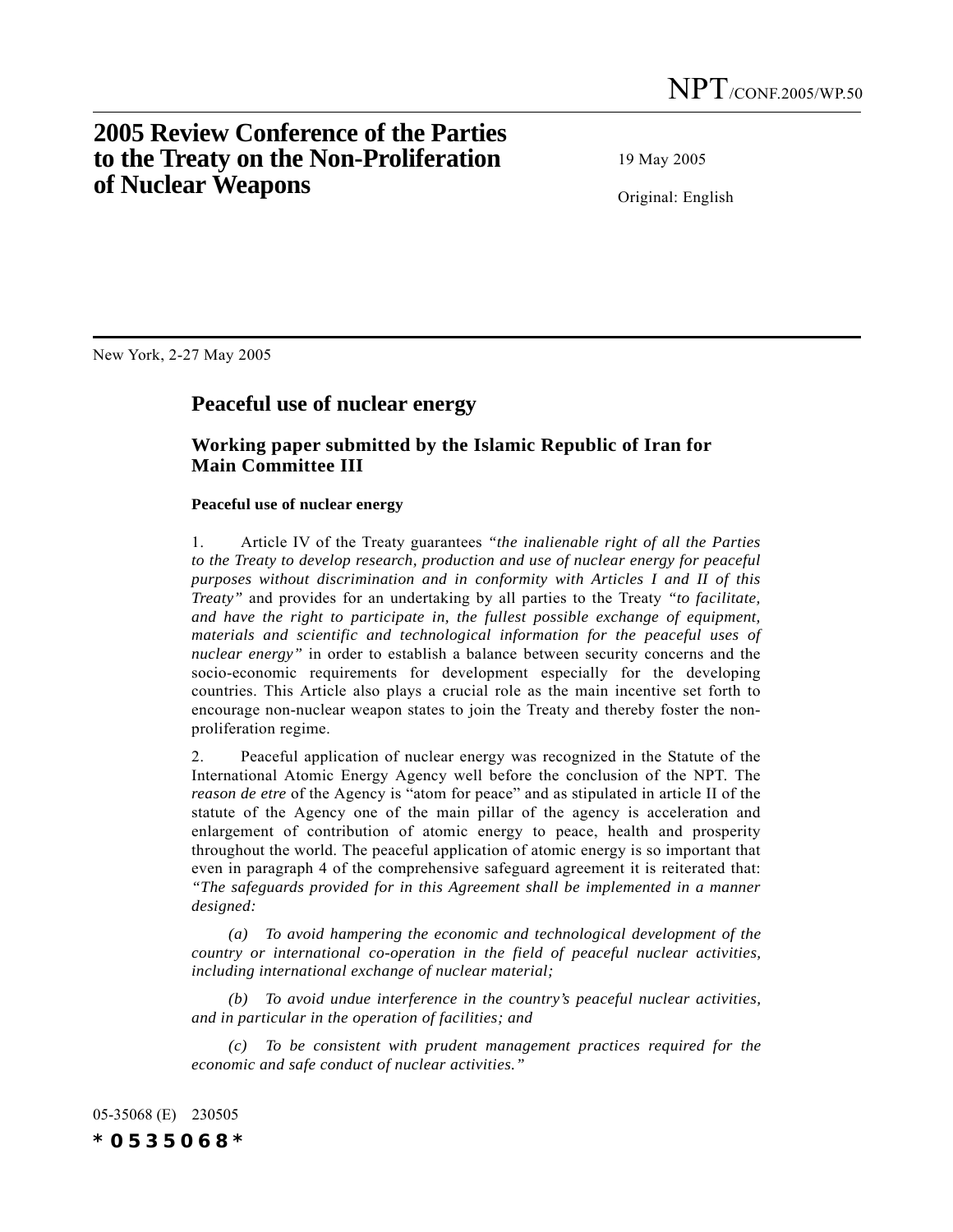3. The inalienable right of all States Parties to nuclear technology for peaceful purposes without discrimination indeed constitutes the very foundation of the Treaty. This inalienable right in itself emanates from two broader propositions. First, scientific and technological achievements are the common heritage of humanity and are not the monopoly of some nations. They must be used for the improvement of the human condition and not abused as instruments of terror and domination. The second general proposition is the requisite balance between rights and obligations of the States Parties which is the basis of any sound legal instrument. This balance guarantees the longevity of the legal regime by providing incentives for membership and compliance.

4. Article III, while providing for the undertaking by each non-nuclear weapon state to conclude safeguard agreements with the IAEA, is equally explicit in articulating that the implementation of such safeguards shall be *"in a manner designed to comply with Article IV of this Treaty, and to avoid hampering the economic or technological development of the Parties or international co-operation in the field of peaceful nuclear activities, including the international exchange of nuclear material and equipment for the processing"*.

5. As an important element of the package which led to the indefinite extension of the Treaty in 1995, the right to peaceful uses of nuclear energy is underlined in 7 paragraphs of the decision on Principles and Objectives. Ensuring the exercise of inalienable right of all parties to the Treaty to develop research, production and use of nuclear energy for peaceful purposes without discrimination is specifically emphasized in Principle 14.

6. The 2000 NPT Review Conference also reaffirmed that nothing in the Treaty shall be interpreted as affecting the inalienable right of all the parties to develop, research production and use of nuclear energy for peaceful purposes without discrimination.

7. This notion was duly noted in the Final Document of the 2000 NPT Review Conference considering that *"the strengthening of IAEA safeguards should not adversely affect the resources available for technical assistance and cooperation. The allocation of resources should take into account all of the Agency's statutory functions, including that of encouraging and assisting the development and practical application of atomic energy for peaceful uses with adequate technology transfer."*

8. Given the importance of the peaceful applications of nuclear energy and nuclear technologies for human health, agriculture**,** environmental protection and sustainable economic development, especially in the developing countries, the statute of the International Atomic Energy Agency recognizes its role in encouraging and assisting *"research on, and development and practical application of, atomic energy for peaceful uses throughout the world"* and fostering *"the exchange of scientific and technical information on peaceful uses of atomic energy"*.

9. In recent years, the fundamental role of the IAEA for the promotion of nuclear energy for peaceful purposes has been increasingly recognized. Developing States Parties to the Treaty expect more financial and human resources to be dedicated to the Technical Cooperation Fund of the Agency to enable the latter to effectively discharge its responsibilities.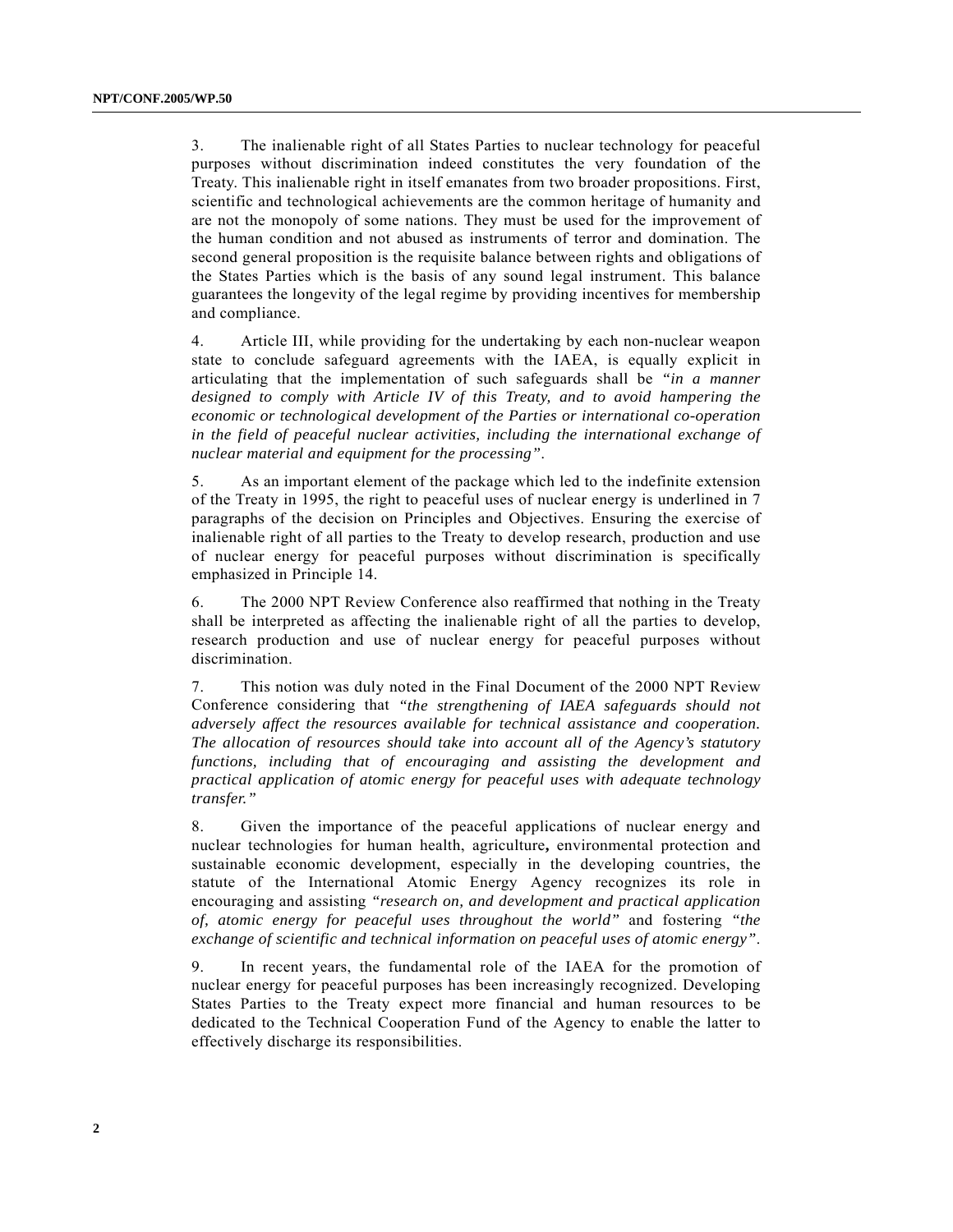#### **Export control**

10. Measures taken by the States Parties to prevent nuclear proliferation should facilitate rather than hamper the exercise of the recognized rights of the developing States Parties to the Treaty for the peaceful applications of nuclear energy. Imposition of undue restrictions as a cover for implementation of certain States' foreign policy objectives is a manifest violation of Article IV obligations and challenges both the integrity and credibility of the Treaty.

11. Undue restrictions on the transfers of nuclear materials, equipment and technologies for the peaceful uses of nuclear energy should be removed. Bilateral and multilateral cooperation among the States Parties to the Treaty under the supervision of the IAEA on the peaceful uses of nuclear energy should never be restricted or confined either by other states or ad hoc export control regimes. The application of unilaterally enforced export control regimes in contravention with the letter and the spirit of the Treaty has hampered the access of developing countries to nuclear materials, equipment and technologies for peaceful purposes.

12. Principle 9 of the 1995 Decision on Principles and Objectives, adopted together with the Decision on Indefinite Extension of the Treaty, provides the appropriate mechanism to address proliferation concerns and explicitly reiterates that *"nothing should be done to undermine the authority of the International Atomic Energy Agency in this regard"*. Non-proliferation control arrangements should be transparent and open to participation by all States. Such arrangements should not impose restrictions on access to material, equipment and technology for peaceful purposes required by developing countries for their sustainable development. In this regard any attempt to use the International Atomic Energy Agencyís (IAEA) technical co-operation program as a tool for political purposes in violation of the IAEA's Statute, is unacceptable.

#### **Cooperation on the peaceful use of nuclear energy**

13. Measures need to be taken to ensure that the inalienable rights of all the States Parties under the provisions of the preamble and articles of the Treaty are all fully protected. No State Party should be limited in exercising its rights under the treaty based on allegations of non-compliance which are not substantiated by the IAEA. The inalienable rights of the States Parties, as stipulated in the Treaty, cover all aspects of peaceful technologies and are not limited to specific areas. In this connection, it was stipulated in the Final Document of the 2000 NPT Review Conference and reiterated by the Ministers of the Non-Aligned Countries in the Durban Conference in 2004 that: *"each country's choices and decision in the field of peaceful uses of nuclear energy should be respected without jeopardizing its policies or international co-operation agreements and arrangements for peaceful uses of nuclear energy and its fuel-cycle policies."* The interpreting of Article IV in a way that limits the rights derived from this Article to mere *"benefits of nuclear energy"* is clearly in contravention of the very wording of the Treaty and is totally unacceptable.

14. Rapid global demand for electricity, increasing uncertainty in supply and prices of oil and natural gas, and concerns about the greenhouse gas emissions have opened more prospects for the new development of nuclear energy at the global scale. Within this trend more countries have the determination to construct new nuclear power plants, while others already having such plants, have opted to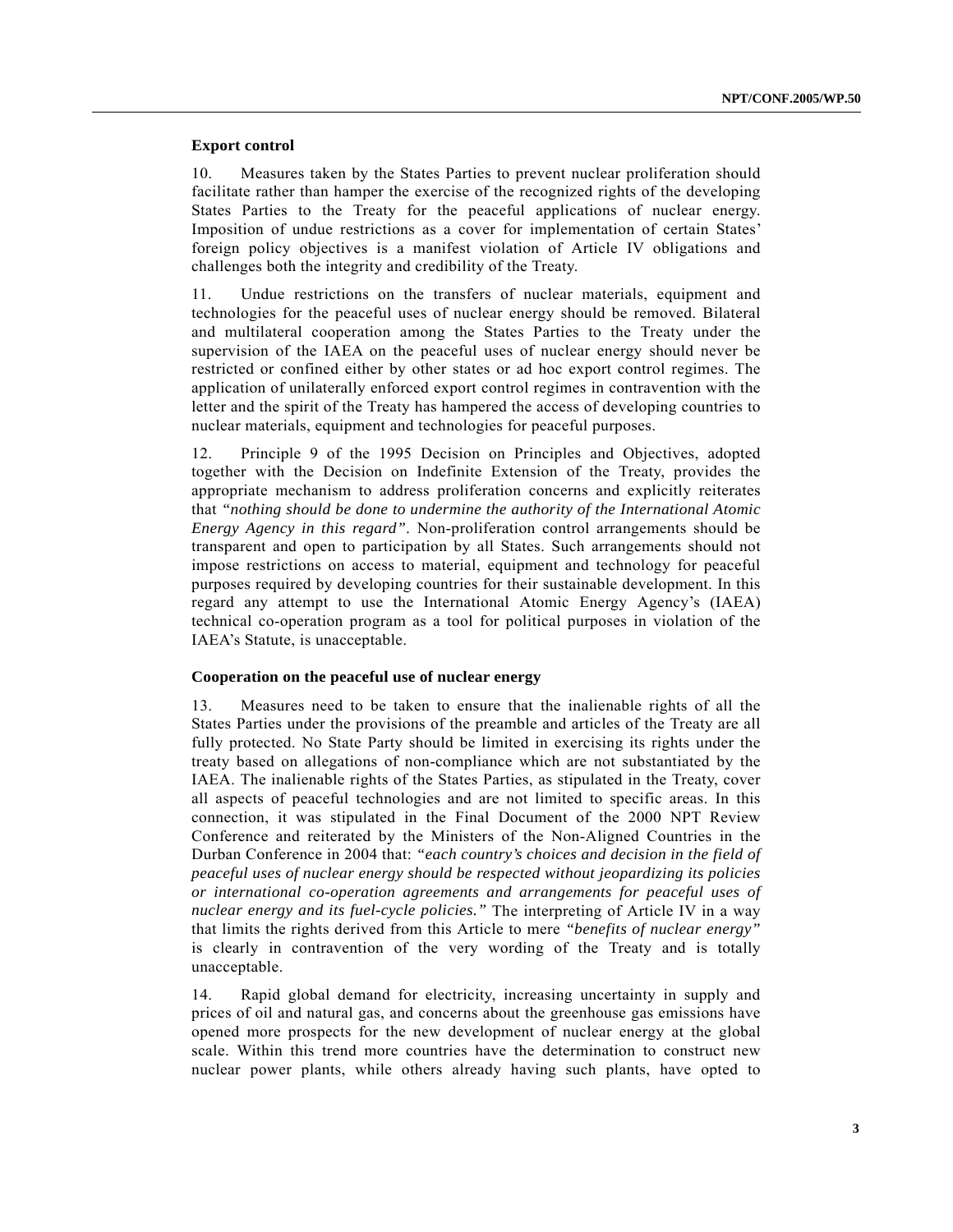construct new ones. Accordingly the global demand for nuclear knowledge and materials, including the programs for development of fuel cycle facilities are growing rapidly. Global trends and analysis suggest a lucrative market for the nuclear fuel in the next decade.

15. Unfortunately the developing States Parties to the NPT face wide range of impediments in expanding their efforts in the exercise of their rights for the application and use of nuclear technology for peaceful purposes. Many nuclear technologies, materials and items are subject to broad restrictions under the pretext of proliferation. Political constraints and monopolies in the area of fuel supply and reprocessing prevents developing countries from enjoying their inalienable right to peaceful uses of nuclear energy and risk the continuous and secure operation of their nuclear power plants. The suppliers have all the means therefore to impose their conditions on the recipients, who are completely dependent on importing fuel for their nuclear power plants.

16. Developing countries have been thus deprived from their basic rights under Article IV of the Treaty. A series of measures are required here to rectify this unfair situation and ensure them of exercising their legitimate rights under the Treaty. Article IV otherwise would be just dead letters on a paper. These measures could include:

- Recognizing the right of all States Parties to develop research, production and use of nuclear energy in all fields;
- Respecting the national choices, decisions and policies of all States Parties to work in all safeguarded nuclear activities, including fuel cycle without discrimination;
- Facilitating and encouraging the economic and technical cooperation in the fuel cycle field through the establishment of regional arrangements.
- Playing a more effective role by the IAEA in guaranteeing the fuel supply and recognition of the fact that restricting fuel supply would be contrary to the basic obligations of the States parties to the NPT;
- Ensuring that fuel would be accessible to the developing countries with competitive and fair conditions devoid of imposed regulations and prices determined through monopolies in the market.
- Ensuring that the application of national control measures do not restrict or limit the access of States Parties to the fuel market;

17. To relieve concerns over the expansion of fuel cycle activities and associated proliferation risks, such as risk of diversion of fissile materials to undeclared purposes, countries with vast nuclear activities and particularly those with fuel cycle program could promote more confidence and transparency within the framework of their IAEA safeguard agreements and other relevant instruments. The States Parties which have enjoyed the international cooperation to assure the implementation of their national policies on fuel cycle and peaceful use of nuclear energy could be expected to sign and implement the Additional Protocol. These countries could even voluntarily provide more transparency through particular arrangements with the IAEA with respect to certain aspect of their fuel cycle program in order to create more confidence.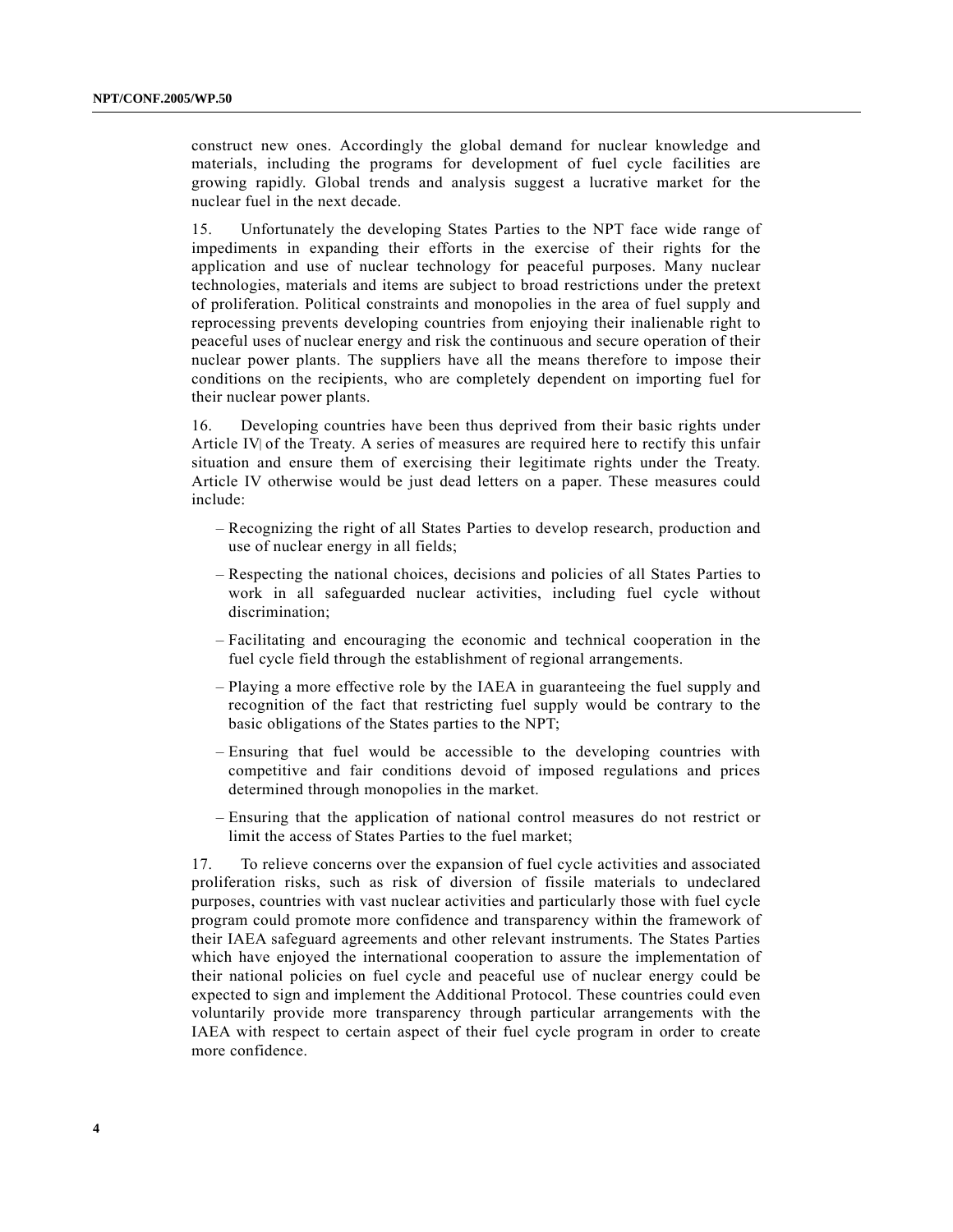18. In this context, double standard policies should be avoided. While some States Parties to the NPT with fuel cycle capabilities under IAEA full scope safeguards have been under extensive pressure and restrictions, non-parties to the Treaty with unsafeguarded plutonium reprocessing facilities have free access to any nuclear technology and know-how.

19. To strengthen the effectiveness and credibility of the Treaty and to put an end to the selective implementation of Articles of the Treaty and undue restrictions in violations of Article IV, the NPT 2005 Review Conference should intensify its work in order to promote the implementation of the inalienable rights of all states parties, particularly the developing countries, to enjoy their established rights under the Treaty to have full access to nuclear materials, technologies, equipment and scientific and technological information for peaceful purposes.

#### **Article III (3)**

20. *Peaceful purposes* is the only limit the Treaty lays on the exercise of the inalienable right of States parties to nuclear energy. Neither the NPT negotiations nor the text of the Treaty even slightly imply any limit on any specific field of nuclear technology, including the enrichment and fuel cycle fields. The practice of the States parties is also a confirmation of this understanding of the Treaty. Attempts to curb the rights deeply rooted in the Treaty amount to an amendment of the Treaty and fall far beyond the mandate of the review process as envisaged in paragraph 3 Article VIII and decision of the 1995 Review and Extension Conference.

21. There is currently an extensive international dialogue on nuclear fuel cycle issue. There have been initiatives to preserve the issue on the multilateral track and the report of the independent expert group on the theme "Multilateral nuclear approaches to the fuel cycle" is a contribution to discussions on this topic. However, the need to preserve the delicate balance between the rights and obligations of States parties to the Treaty is also crucial. Moreover, the Treaty already suffers from an unwarranted division amongst its parties. Solutions prescribing another division in the Treaty and limiting or denying the rights of States parties to any specific area of nuclear technology would certainly strike a sever blow to the integrity and, as a consequence, to the credibility of the Treaty.

#### **Inviolability of facilities**

22. Current threats of attack on nuclear facilities under full scope safeguards of the IAEA are a source of grave concern. In spite of decisions of the previous NPT review conferences, non-nuclear weapon States Parties to the Treaty are facing threats of attacks from both nuclear weapon States and non-parties to the Treaty. The threat is so serious that a nuclear weapon State in its nuclear posture review explicitly names non-nuclear weapon States Parties to the Treaty as the target of its deployed nuclear weapons.

23. Principle 20 of the 1995 Decision on Principles and Objectives confirms that: *"Attacks or threats of attack on nuclear facilities devoted to peaceful purposes jeopardize nuclear safety and raise serious concerns regarding the application of international law on the use of force in such cases, which could warrant appropriate action in accordance with the provisions of the Charter of the United Nations."* Any such attacks would have severe humanitarian, environmental, political and economic consequences and put under question the credibility of the NPT.